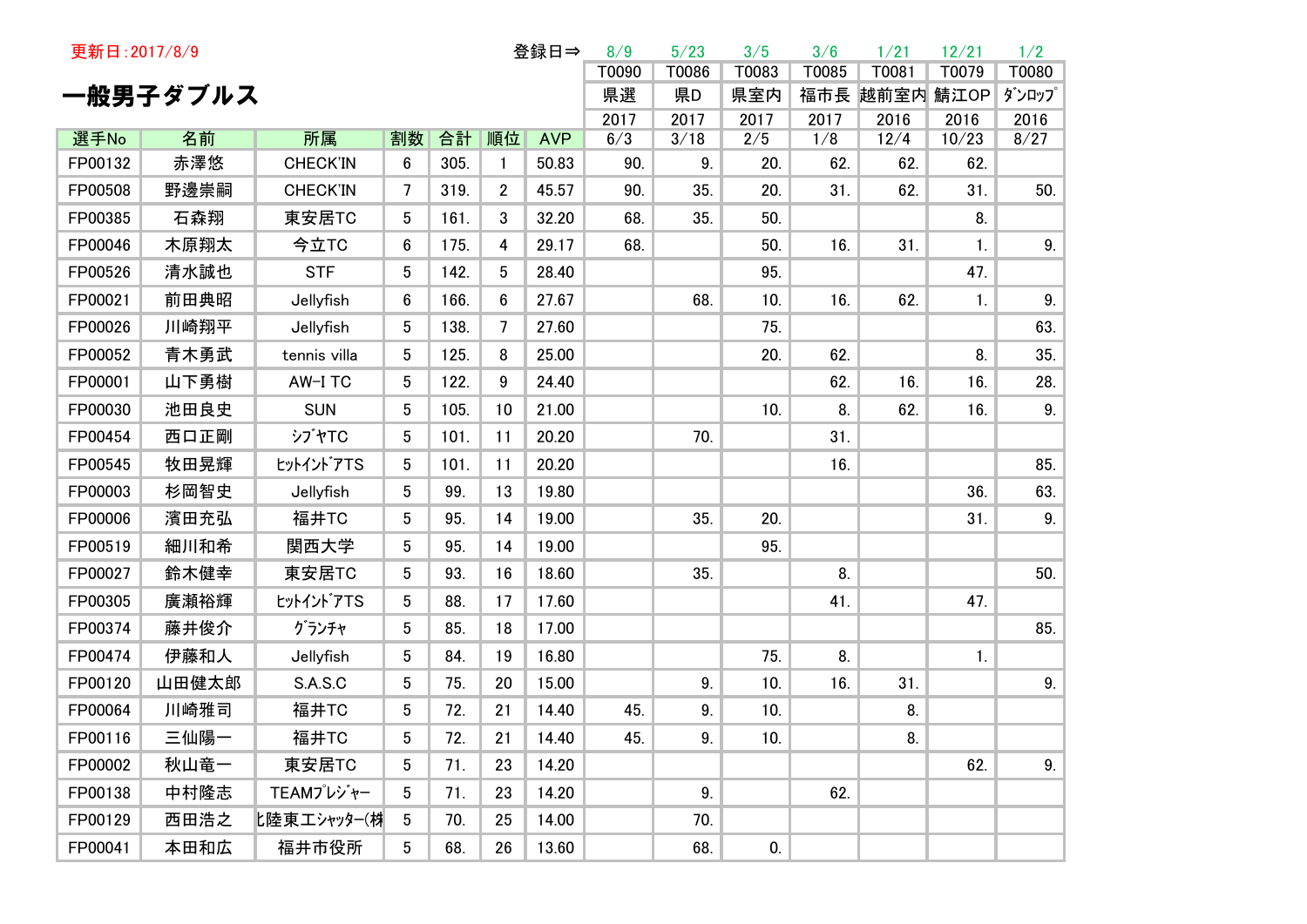| FP00396 | 藤田彰   | 福井村田TC               | 5               | 68. | 26 | 13.60 |     |    | 20. | 8.  | 31. |     | 9.  |
|---------|-------|----------------------|-----------------|-----|----|-------|-----|----|-----|-----|-----|-----|-----|
| FP00010 | 梅木陽一  | 福井TC                 | 5               | 61. | 28 | 12.20 |     |    | 20. |     | 16. | 16. | 9.  |
| FP00399 | 小泉勇樹  | 今立T.C                | 5               | 50. | 29 | 10.00 |     |    | 50. |     |     |     |     |
| FP00556 | 山内悟   | 今立T.C                | 5               | 50. | 29 | 10.00 |     |    | 50. |     |     |     |     |
| FP00306 | 柳原将俊  | 福井村田TC               | 5               | 48. | 31 | 9.60  |     |    |     | 8.  | 31. |     | 9.  |
| FP00121 | 山田淳二  | <b>CHECK'IN</b>      | 5               | 45. | 32 | 9.00  | 45. |    |     |     |     |     |     |
| FP00127 | 松村聡   | <b>CHECK'IN</b>      | 5               | 45. | 32 | 9.00  | 45. |    |     |     |     |     |     |
| FP00529 | 林凌平   | Jellyfish            | 5               | 45. | 32 | 9.00  |     |    |     |     |     | 36. | 9.  |
| FP00053 | 白崎奨也  | 今立T.C                | 5               | 43. | 35 | 8.60  |     |    |     |     |     | 8.  | 35. |
| FP00432 | 阿部祥大  | tットイントアTS            | 5 <sup>5</sup>  | 41. | 36 | 8.20  |     |    |     | 41. |     |     |     |
| FP00540 | 竹嶋孝介  | LS.S                 | 5 <sup>5</sup>  | 41. | 36 | 8.20  |     |    | 20. | 4.  |     | 8.  | 9.  |
| FP00009 | 竹内奨   | Cerise               | $5\phantom{.0}$ | 35. | 38 | 7.00  |     |    |     |     |     | 26. | 9.  |
| FP00418 | 青木亮太  | Cerise               | 5               | 34. | 39 | 6.80  |     |    |     |     | 8.  | 26. |     |
| FP00062 | 四方一彦  | <b>TLTC</b>          | 5               | 32. | 40 | 6.40  | 23. |    |     |     |     |     | 9.  |
| FP00159 | 野崎俊佑  | AW-I TC              | $5\phantom{.0}$ | 28. | 41 | 5.60  |     |    |     |     |     |     | 28. |
| FP00358 | 佐藤祐介  | 福井銀行TC               | 5               | 28. | 41 | 5.60  |     | 9. |     |     |     | 1.  | 18. |
| FP00473 | 浅井陵一  | Ship's               | 5               | 28. | 41 | 5.60  |     | 9. | 10. |     |     |     | 9.  |
| FP00161 | 岑吉翼   | 福井銀行TC               | 5               | 27. | 44 | 5.40  |     | 9. |     |     |     |     | 18. |
| FP00498 | 渡辺浩   | cerise               | 5               | 25. | 45 | 5.00  |     |    | 20. | 4.  |     | 1.  |     |
| FP00028 | 山本隆彦  | Jellyfish            | 5               | 24. | 46 | 4.80  |     |    |     | 8.  | 16. |     |     |
| FP00007 | 竹下岳志  | 敦賀市役所TC              | 5               | 23. | 47 | 4.60  | 23. |    |     |     |     |     |     |
| FP00031 | 菊澤重明  | <b>ATP</b>           | 5               | 23. | 47 | 4.60  | 23. |    |     |     |     |     |     |
| FP00123 | 山内亨   | <b>TLTC</b>          | 5               | 23. | 47 | 4.60  | 23. |    |     |     |     |     |     |
| FP00136 | 中川喜一  | Team <sup>"</sup> 時" | 5               | 23. | 47 | 4.60  | 23. |    |     |     |     |     |     |
| FP00518 | 中阪敦史  | Team <sup>"</sup> 時" | 5               | 23. | 47 | 4.60  | 23. |    |     |     |     |     |     |
| FP00377 | 小野田凌大 | 福井大学                 | 5 <sub>5</sub>  | 21. | 52 | 4.20  |     |    |     |     |     | 21. |     |
| FP00531 | 瀧原諒   | 福井大学                 | 5 <sup>5</sup>  | 21. | 52 | 4.20  |     |    |     |     |     | 21. |     |
| FP00429 | 京谷健太  | ガッツTC                | 5 <sup>5</sup>  | 19. | 54 | 3.80  |     | 9. | 10. |     |     |     |     |
| FP00058 | 八木健文  | POLY-TB              | $5\overline{)}$ | 18. | 55 | 3.60  |     |    | 10. | 8.  |     |     |     |
| FP00490 | 高野博之  | POLY-TB              | 5 <sup>5</sup>  | 18. | 55 | 3.60  |     |    | 10. | 8.  |     |     |     |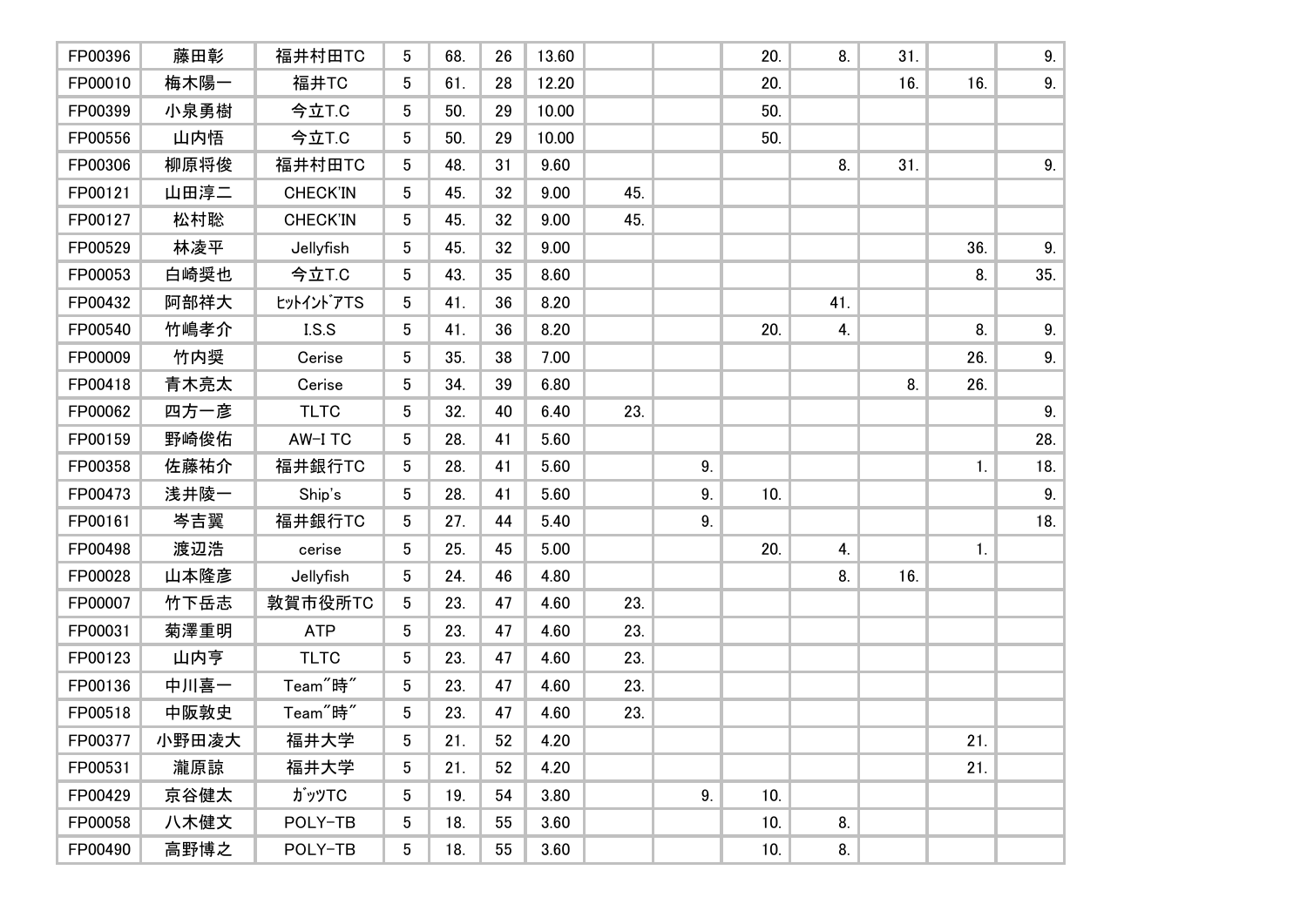| FP00004 | 児泉豪   | 虎子浪TC       | 5               | 17. | 57 | 3.40 |    | 0.  | 16. |     | 1.  |    |
|---------|-------|-------------|-----------------|-----|----|------|----|-----|-----|-----|-----|----|
| FP00040 | 土井智文  | Jellyfish   | 5               | 17. | 57 | 3.40 |    |     | 8.  |     |     | 9. |
| FP00050 | 赤松雄一郎 | いわし         | 5               | 17. | 57 | 3.40 |    |     |     |     | 8.  | 9. |
| FP00333 | 林基史   | セーレンTC      | 5               | 17. | 57 | 3.40 |    |     | 16. |     | 1.  |    |
| FP00509 | 向井竜一  | <b>TLTC</b> | 5               | 17. | 57 | 3.40 |    |     | 8.  |     |     | 9. |
| FP00063 | 石井忠博  | セーレンTC      | 5               | 16. | 62 | 3.20 |    |     | 16. |     |     |    |
| FP00117 | 三田村亮実 | AW-I TC     | 5 <sup>5</sup>  | 16. | 62 | 3.20 |    |     | 16. |     |     |    |
| FP00501 | 藤田一郎  | ブルーマンTC     | 5               | 16. | 62 | 3.20 |    |     |     | 16. |     |    |
| FP00538 | 池田純平  | S.A.S.C     | 5               | 16. | 62 | 3.20 |    |     |     |     | 16. |    |
| FP00397 | 田畑勝朗  | Jellyfish   | 5               | 10. | 66 | 2.00 |    | 10. |     |     |     |    |
| FP00398 | 柳瀬民人  | 今立T.C       | 5               | 10. | 66 | 2.00 |    | 10. |     |     |     |    |
| FP00419 | 梅田直史  | tットイントアTS   | 5               | 10. | 66 | 2.00 |    | 10. |     |     |     |    |
| FP00485 | 笠原友哉  | Ship's      | 5               | 10. | 66 | 2.00 |    | 10. |     |     |     |    |
| FP00503 | 姉崎智士  | Ship's      | 5               | 10. | 66 | 2.00 |    | 10. |     |     |     |    |
| FP00049 | 小川政宏  | 宝永体協        | 5               | 9.  | 71 | 1.80 |    |     |     |     |     | 9. |
| FP00082 | 小倉学   | グランチャ       | 5 <sup>5</sup>  | 9.  | 71 | 1.80 |    |     |     |     |     | 9. |
| FP00088 | 谷川和巳  | いわし         | 5 <sup>5</sup>  | 9.  | 71 | 1.80 |    |     |     |     |     | 9. |
| FP00119 | 山田貴廣  | 西番TC        | 5               | 9.  | 71 | 1.80 |    |     |     |     |     | 9. |
| FP00139 | 中谷智博  | Jellyfish   | 5               | 9.  | 71 | 1.80 |    |     |     | 8.  | 1.  |    |
| FP00151 | 八杉竜生  | グランチャ       | 5               | 9.  | 71 | 1.80 |    |     |     |     |     | 9. |
| FP00343 | 穂積凌平  | Jellyfish   | 5               | 9.  | 71 | 1.80 |    |     | 8.  |     | 1.  |    |
| FP00372 | 小竹原明啓 | 福井TC        | 5               | 9.  | 71 | 1.80 | 9. |     |     |     |     |    |
| FP00546 | 森田陽介  | 三国ポーム       | 5               | 9.  | 71 | 1.80 |    |     |     |     |     | 9. |
| FP00547 | 五十嵐隆史 | Cerise      | 5 <sup>5</sup>  | 9.  | 71 | 1.80 |    |     |     |     |     | 9. |
| FP00042 | 浅岡隆司  | 虎子浪TC       | 5               | 8.  | 81 | 1.60 |    |     | 8.  |     |     |    |
| FP00048 | 中野仁之  | ATP         | 5 <sup>5</sup>  | 8.  | 81 | 1.60 |    |     | 8.  |     |     |    |
| FP00079 | 松塚竹彦  | Jellyfish   | 5               | 8.  | 81 | 1.60 |    |     | 8.  |     |     |    |
| FP00092 | 近藤幸治  | 福井県庁TC      | 5               | 8.  | 81 | 1.60 |    |     |     |     | 8.  |    |
| FP00382 | 小辻龍馬  | いわし         | $5\overline{)}$ | 8.  | 81 | 1.60 |    |     |     |     | 8.  |    |
| FP00391 | 窪田聡   | Jellyfish   | 5 <sup>5</sup>  | 8.  | 81 | 1.60 |    |     |     | 8.  |     |    |